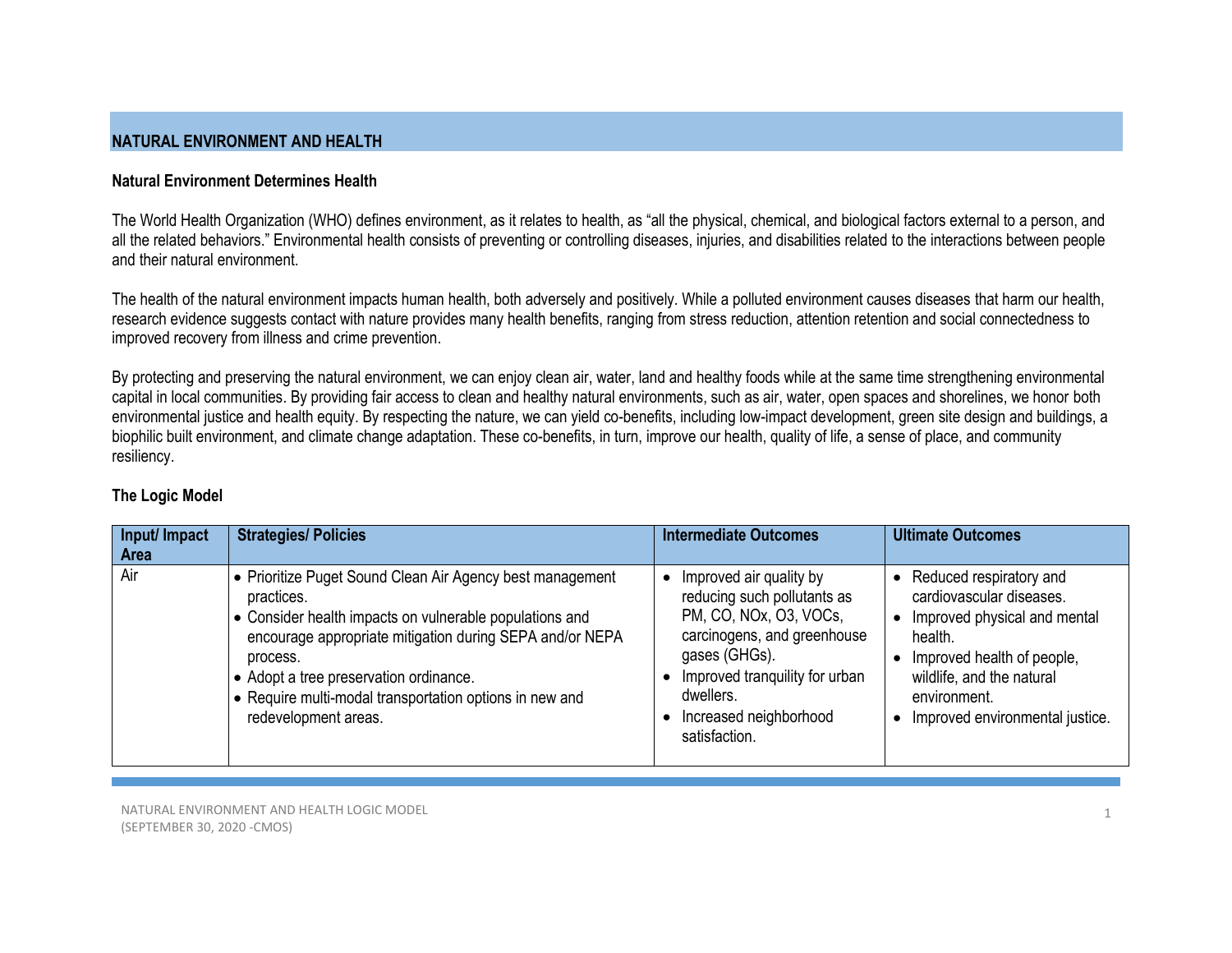| Input/ Impact<br><b>Area</b>                            | <b>Strategies/ Policies</b>                                                                                                                                                                                                                                                                                                                                                                                                                                                                                                                 | <b>Intermediate Outcomes</b>                                                                                                                                                                                                                                                                                                                                                                                                                                             | <b>Ultimate Outcomes</b>                                                                                                                                                                                                                                                      |
|---------------------------------------------------------|---------------------------------------------------------------------------------------------------------------------------------------------------------------------------------------------------------------------------------------------------------------------------------------------------------------------------------------------------------------------------------------------------------------------------------------------------------------------------------------------------------------------------------------------|--------------------------------------------------------------------------------------------------------------------------------------------------------------------------------------------------------------------------------------------------------------------------------------------------------------------------------------------------------------------------------------------------------------------------------------------------------------------------|-------------------------------------------------------------------------------------------------------------------------------------------------------------------------------------------------------------------------------------------------------------------------------|
| <b>Drinking Water</b>                                   | • Update critical areas code language to include best available<br>science and consistency with Ecology's water supplyi and<br>critical areas (e.g. aquifer recharge areas).<br>• Encourage connection to municipal water when within<br>reasonable distance of municipal service.                                                                                                                                                                                                                                                          | • Reduced development around<br>critical aquifer recharge areas.<br>Improved conditions of existing<br>wells and municipal water<br>system.<br>Improved stream flows and<br>overall water quality.<br>• Reduced future contamination<br>of private wells<br>Reduced groundwater<br>contamination.                                                                                                                                                                        | Reduced waterborne diseases.<br>$\bullet$<br>Improved overall health and<br>safety.<br>• Improved health of people,<br>wildlife, and the natural<br>environment.                                                                                                              |
| Stormwater and<br>Low Impact<br>Development ii<br>(LID) | • Encourage environmentally-resilient development.<br>• Incentivize and encourage LID practices by streamlining<br>permitting, developing implementation guidance for business<br>owners, etc.<br>• Ensure stormwater regulations align with <b>Ecology's Stormwater</b><br>Manualsiii.<br>• Maintain and enforce stormwater regulations.<br>• Adopt LID goals and policies in the Comprehensive Plan.<br>• Encourage or require LID practices in subdivision code and/or<br>zoning code.<br>• Require LID in engineering design standards. | • Reduced loss of property and<br>investment in infrastructure.<br>Improved water quality.<br>$\bullet$<br>Reduced groundwater and<br>wildlife contamination.<br>Improved surface water flows.<br>$\bullet$<br>Reduced damage from heavy<br>rain and flood events.<br>• Increased acreages of green<br>spaces.<br>Increased retention of onsite<br>$\bullet$<br>natural features.<br>• Reduced water consumption<br>for residential, commercial,<br>and industrial uses. | Reduced waterborne diseases.<br>$\bullet$<br>• Improved overall health and<br>safety of people.<br>Improved environmental and<br>wildlife health.<br>Improved trust and commitment<br>$\bullet$<br>to public investment.<br>• Increased social and<br>environmental capitals. |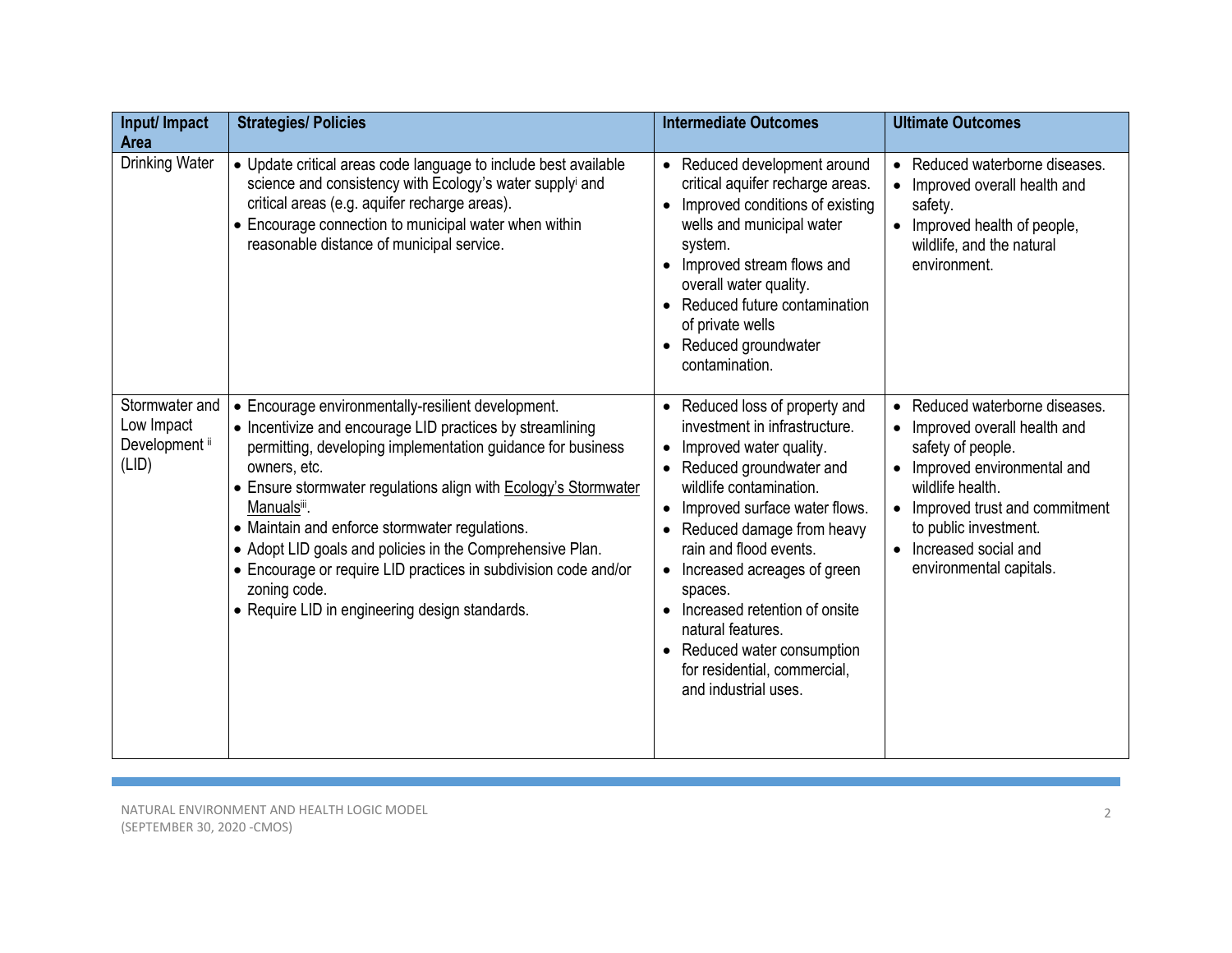| Input/ Impact                                                                                                  | <b>Strategies/ Policies</b>                                                                                                                                                                                                                                                                                                                                                                                                                                                                                                                                                                                                                                                                                                                                                                                                                                                                                                                                                                                                                                                                                                                                                                                                                                                                                                                                                                                                                                                                                                                                                                                                                                                                                                                  | <b>Intermediate Outcomes</b>                                                                                                                                                                                                                                                                                                                                                                                                                                                                                                                                                                                                                                                                                                                                                                 | <b>Ultimate Outcomes</b>                                                                                                                                                                                                                                               |
|----------------------------------------------------------------------------------------------------------------|----------------------------------------------------------------------------------------------------------------------------------------------------------------------------------------------------------------------------------------------------------------------------------------------------------------------------------------------------------------------------------------------------------------------------------------------------------------------------------------------------------------------------------------------------------------------------------------------------------------------------------------------------------------------------------------------------------------------------------------------------------------------------------------------------------------------------------------------------------------------------------------------------------------------------------------------------------------------------------------------------------------------------------------------------------------------------------------------------------------------------------------------------------------------------------------------------------------------------------------------------------------------------------------------------------------------------------------------------------------------------------------------------------------------------------------------------------------------------------------------------------------------------------------------------------------------------------------------------------------------------------------------------------------------------------------------------------------------------------------------|----------------------------------------------------------------------------------------------------------------------------------------------------------------------------------------------------------------------------------------------------------------------------------------------------------------------------------------------------------------------------------------------------------------------------------------------------------------------------------------------------------------------------------------------------------------------------------------------------------------------------------------------------------------------------------------------------------------------------------------------------------------------------------------------|------------------------------------------------------------------------------------------------------------------------------------------------------------------------------------------------------------------------------------------------------------------------|
| <b>Area</b>                                                                                                    |                                                                                                                                                                                                                                                                                                                                                                                                                                                                                                                                                                                                                                                                                                                                                                                                                                                                                                                                                                                                                                                                                                                                                                                                                                                                                                                                                                                                                                                                                                                                                                                                                                                                                                                                              |                                                                                                                                                                                                                                                                                                                                                                                                                                                                                                                                                                                                                                                                                                                                                                                              |                                                                                                                                                                                                                                                                        |
| Environmentally<br>Sensitive Lands<br>and Natural,<br>Fisheries,<br>Estuarine &<br>Wildlife<br><b>Habitats</b> | • Protect environmentally sensitive and natural resource lands,<br>including but not limited to critical areas, wetlands, natural and<br>wildlife habitats, shorelines, and waterbodies, etc.<br>• Collaborate with tribes and other agencies to co-manage<br>(conserve, protect, restore and enhance, etc.) natural, fish and<br>wildlife habitats.<br>• Improve marine and terrestrial conditions most threatening to<br>declining populations and species.<br>• Elevate visibility of regional indicator species.<br>• Identify habitat areas that will require sensitivity in land-use<br>planning and development.<br>• Update critical areas code to include best available science and<br>consistency with Ecology requirements (e.g. wetlands, streams,<br>aquifer recharge areas).<br>• Limit or prohibit development within shoreline habitat areas.<br>• Consider tools, such as Transfer of Development Rights and<br>conservation easements, to protect environmentally sensitive<br>and natural resources lands.<br>• Assess shoreline management strategies and regulations to<br>improve environmental and human health.<br>• Ensure local Shoreline Management Program balances and<br>aligns with twin goals of environmental/habitat protection and<br>public access established in the Shoreline Management Act.<br>• Consider health impacts and encourage appropriate mitigation<br>during SEPA and/or NEPA process.<br>• Raise awareness of applicable state and federal law related to<br>sensitive lands among the public.<br>• Align comprehensive plans and development regulations with<br>Action Agenda for Puget Sound <sup>iv</sup> , which charts the course to<br>recovery of our nation's largest estuary. | • Increased acreages of critical<br>and other environmental<br>sensitive areas preserved.<br>Increased biodiversity of<br>$\bullet$<br>natural resources.<br>Improved protection of<br>endangered species.<br>Improved marine food web.<br>$\bullet$<br>Restored social-ecological<br>systems by simultaneously<br>supporting economic and<br>cultural practices.<br>Reduced urban heat island<br>effect.<br>• Improved viewshed<br>preservation.<br>• Reduced development of site<br>containing significant<br>development hazards.<br>Increased distribution of<br>natural areas across an<br>area/jurisdiction.<br>Increased public access to<br>natural areas.<br>• Reduced climate change<br>impacts.<br>Improved shoreline ecosystem<br>supporting upland and<br>waterward ecosystems. | Improved balance among the<br>three pillars of sustainable<br>development-people, prosperity<br>and planet.<br>Improved mental well-being.<br>$\bullet$<br>Improved health for people,<br>wildlife and the natural<br>environment.<br>Increased environmental capital. |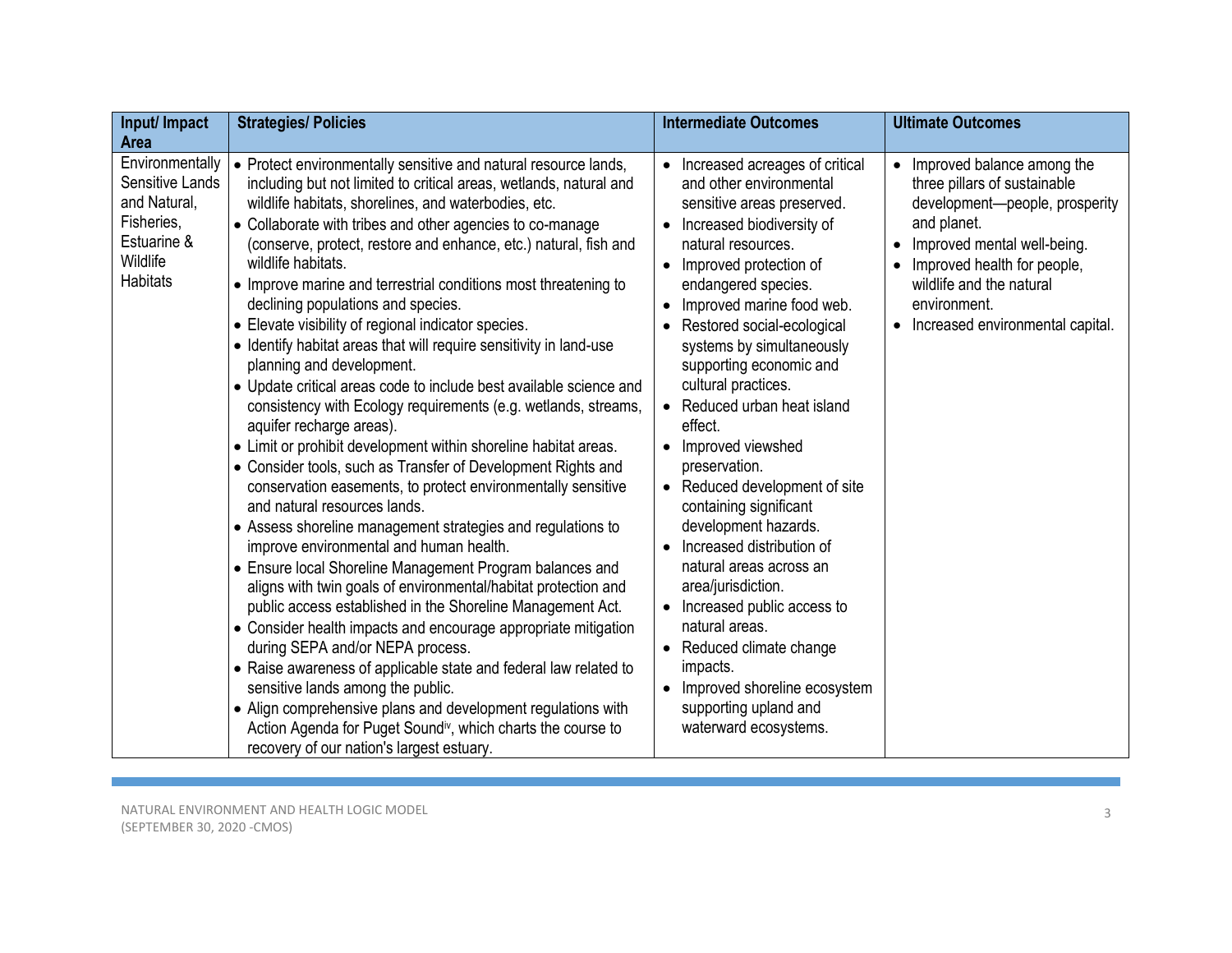| Input/ Impact<br><b>Area</b>            | <b>Strategies/ Policies</b>                                                                                                                                                                                                                                                                                                                                                                                                                                                                                                                                                                                                                                                                                                                                                                                                                                                                                                                                                                                                                                                                                                                                                                                                | <b>Intermediate Outcomes</b>                                                                                                                                                                                                                                                                                                                                                                                                                                                                                          | <b>Ultimate Outcomes</b>                                                                                                                                                                             |
|-----------------------------------------|----------------------------------------------------------------------------------------------------------------------------------------------------------------------------------------------------------------------------------------------------------------------------------------------------------------------------------------------------------------------------------------------------------------------------------------------------------------------------------------------------------------------------------------------------------------------------------------------------------------------------------------------------------------------------------------------------------------------------------------------------------------------------------------------------------------------------------------------------------------------------------------------------------------------------------------------------------------------------------------------------------------------------------------------------------------------------------------------------------------------------------------------------------------------------------------------------------------------------|-----------------------------------------------------------------------------------------------------------------------------------------------------------------------------------------------------------------------------------------------------------------------------------------------------------------------------------------------------------------------------------------------------------------------------------------------------------------------------------------------------------------------|------------------------------------------------------------------------------------------------------------------------------------------------------------------------------------------------------|
|                                         | • Work with Conservation Futures to secure funds to acquire and<br>preserve wetlands, habitat areas, and shorelines, etc.                                                                                                                                                                                                                                                                                                                                                                                                                                                                                                                                                                                                                                                                                                                                                                                                                                                                                                                                                                                                                                                                                                  | Improved surface water flows,<br>stream flows and overall water<br>quality.<br>Reduced damage from heavy<br>rain and flood events.<br>• Reduced development around<br>critical aquifer recharge areas.                                                                                                                                                                                                                                                                                                                |                                                                                                                                                                                                      |
| Green/Open<br>Space and<br><b>Trees</b> | Adopt policies in the Comprehensive Plan (e.g. Land Use<br>$\bullet$<br>Element and Parks, Recreation and Open Space plan) to<br>provide fair access to green/open space within walking<br>distance in all neighborhoods and support health and well-<br>being for all.<br>Create "Green/Open Space Zone/Greenway" to protect and<br>$\bullet$<br>connect habitat corridors in the Comprehensive Plan Map.<br>Create "Green/Open Space Zone/Greenway" in the Zoning<br>$\bullet$<br>Code Map.<br>Encourage and protect urban tree canopy.<br>$\bullet$<br>Protect and/or acquire green/open space to improve the<br>$\bullet$<br>health and functionality of the diverse natural and wildlife<br>habitats.<br>Encourage or require the preservation of open space,<br>$\bullet$<br>community gardens, and viewsheds in the zoning and<br>landscaping codes.<br>Encourage or require open space in the subdivision code.<br>$\bullet$<br>Consider tree replacement ratios when trees within open<br>$\bullet$<br>space or critical areas tracts are removed.<br>Work with Conservation Futures to secure funds to acquire<br>$\bullet$<br>and preserve open space areas, greenways, and wildlife<br>corridors. <sup>v</sup> | • Increased access to<br>open/green space within<br>walking distance.<br>Increased acreages of open<br>space and greenways/ green<br>corridors preserved.<br>• Increased tranquility for urban<br>dwellers.<br>Increased neighborhood<br>$\bullet$<br>satisfaction.<br>Increased human interaction.<br>Improved health and<br>biodiversity of natural habitats.<br>Improved health and<br>functionality of the natural<br>environment.<br>Improved viewshed<br>preservation.<br>• Increased tree canopy<br>protected. | • Reduced respiratory diseases.<br>Improved physical health and<br>mental well-being.<br>Improved neighborhood livability<br>and quality of life.<br>Increased social and<br>environmental capitals. |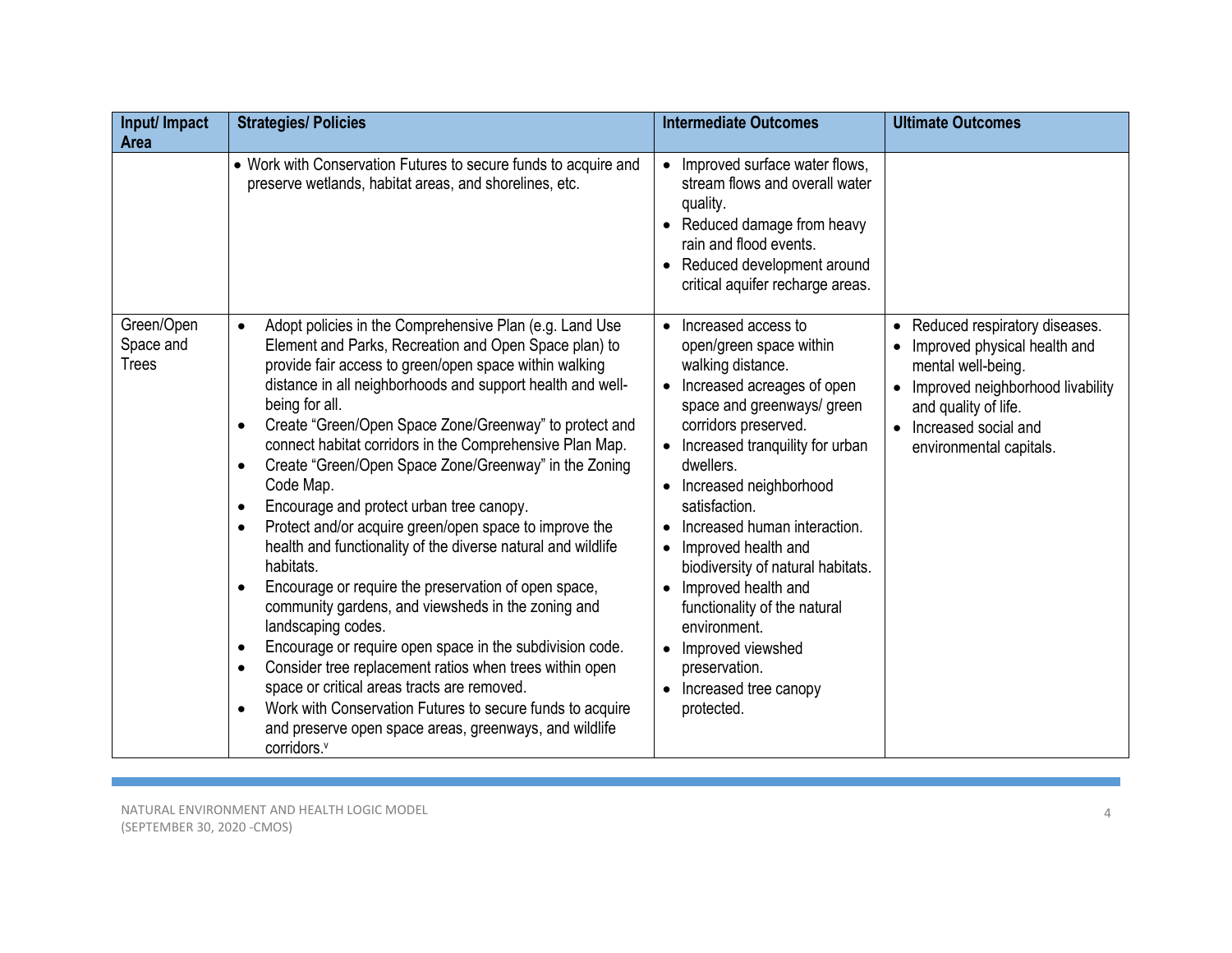| Input/ Impact                                                                      | <b>Strategies/ Policies</b>                                                                                                                                                                                                                                                                                                                                                                                                                                                                                                                                                                                                                                                                             | <b>Intermediate Outcomes</b>                                                                                                                                                                                                                                                                                                                                                                                                            | <b>Ultimate Outcomes</b>                                                                                                                                                                                                                                             |
|------------------------------------------------------------------------------------|---------------------------------------------------------------------------------------------------------------------------------------------------------------------------------------------------------------------------------------------------------------------------------------------------------------------------------------------------------------------------------------------------------------------------------------------------------------------------------------------------------------------------------------------------------------------------------------------------------------------------------------------------------------------------------------------------------|-----------------------------------------------------------------------------------------------------------------------------------------------------------------------------------------------------------------------------------------------------------------------------------------------------------------------------------------------------------------------------------------------------------------------------------------|----------------------------------------------------------------------------------------------------------------------------------------------------------------------------------------------------------------------------------------------------------------------|
| <b>Area</b>                                                                        |                                                                                                                                                                                                                                                                                                                                                                                                                                                                                                                                                                                                                                                                                                         |                                                                                                                                                                                                                                                                                                                                                                                                                                         |                                                                                                                                                                                                                                                                      |
|                                                                                    |                                                                                                                                                                                                                                                                                                                                                                                                                                                                                                                                                                                                                                                                                                         | • Increased distribution of open<br>space across an<br>area/jurisdiction.<br>Increased walkability to open<br>space areas.<br>• Increased public access to<br>green spaces.<br>Increased physical activity.<br>Reduced urban heat island<br>effect.<br>Reduced development of site<br>containing significant<br>development hazards.<br>Reduced community noise.<br>• Reduced community light<br>exposure.<br>Increased property value. |                                                                                                                                                                                                                                                                      |
| Green<br>Buildings,<br><b>Green Site</b><br>Design, and<br><b>Biophilic Design</b> | • Encourage or require sustainable exterior and interior design<br>practices in the development or redevelopment of commercial,<br>industrial, or residential buildings.<br>• Encourage or require consideration of biophilic principles for<br>exterior and/or interior design standards.<br>• Encourage or require the design of buildings in accordance with<br>the guidelines and practices of the US Green Building Council<br>LEED <sup>vi</sup> or Master Builders Association Built Green <sup>vii</sup> .<br>• Encourage and/or require green site design <sup>viii</sup> in the zoning<br>code.<br>• Adopt green site design standards.<br>• Encourage environmentally resilient development. | • Reduced energy and water<br>consumption for residential,<br>commercial, and industrial<br>uses.<br>• Increased urban canopy and<br>vegetation.<br>• Increased tranquility for urban<br>dwellers.<br>• Reduced impervious surface<br>flows.<br>Improved water quality.<br>$\bullet$<br>Reduced community noise.                                                                                                                        | • Reduced respiratory diseases.<br>Improved health and well-being.<br>• Increased human interaction.<br>Improved cognitive development.<br>• Improved neighborhood livability<br>and quality of life.<br>• Increased physical, social and<br>environmental capitals. |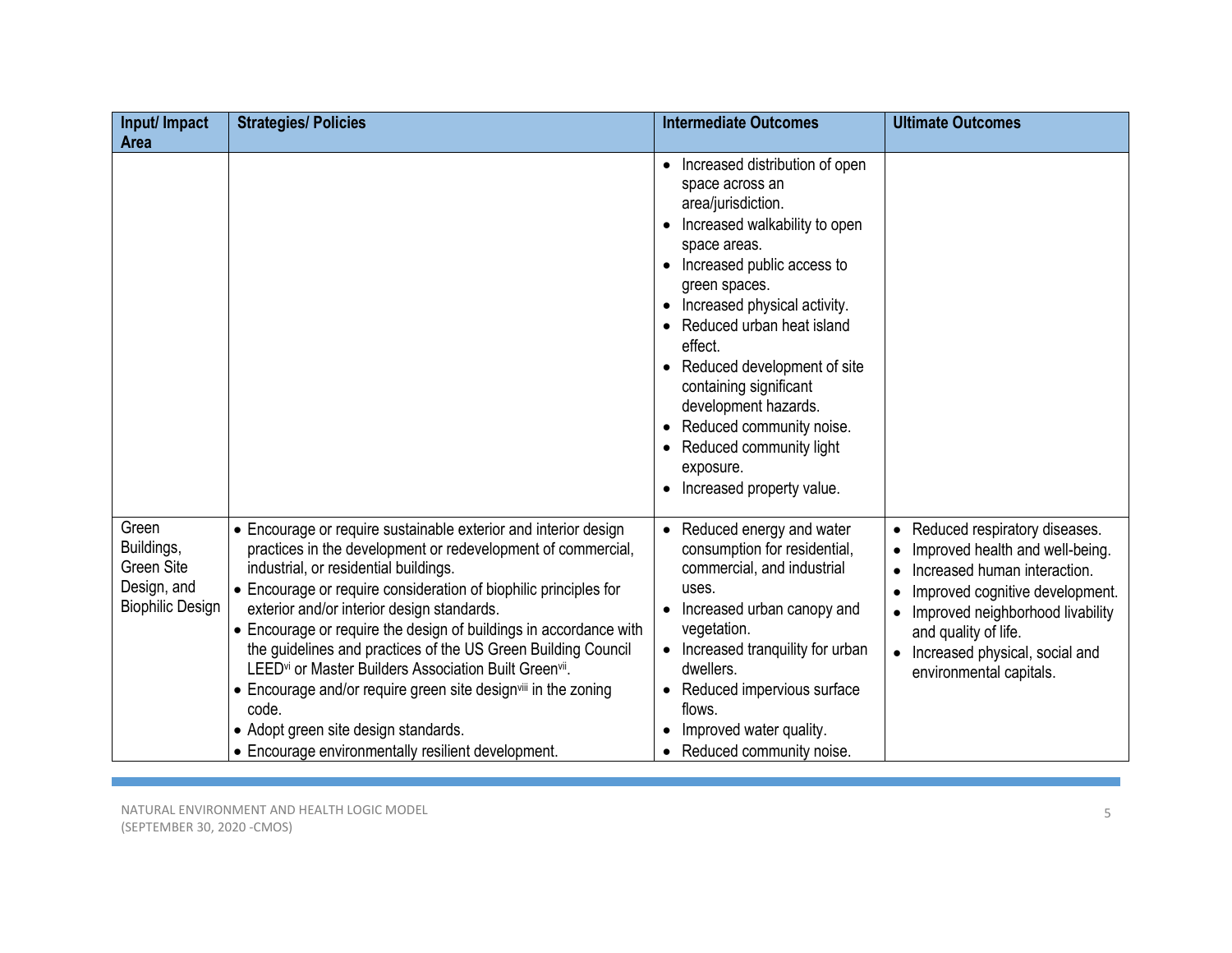| Input/ Impact<br>Area | <b>Strategies/ Policies</b>                                                                                                                                                                                                  | <b>Intermediate Outcomes</b>                                                                                                                                                                                                                                                                                                                                                                                                | <b>Ultimate Outcomes</b> |
|-----------------------|------------------------------------------------------------------------------------------------------------------------------------------------------------------------------------------------------------------------------|-----------------------------------------------------------------------------------------------------------------------------------------------------------------------------------------------------------------------------------------------------------------------------------------------------------------------------------------------------------------------------------------------------------------------------|--------------------------|
|                       | • Incentivize and encourage green building practices, such as<br>supporting tax breaks, offering contracting priority to qualified<br>firms, streamlining permitting process, lowering development<br>application fees, etc. | Reduced community light<br>$\bullet$<br>exposure.<br>Improved indoor and outdoor<br>air quality.<br>Reduced climate change<br>impacts.<br>• Reduced urban heat island<br>effect.<br>Reduced air pollutants, such<br>as particulate matter (PM),<br>carbon monoxide (CO),<br>nitrogen oxide (NOx), ozone<br>(O3), volatile organic<br>compounds (VOCs), and<br>allergens.<br>Improved walkability and social<br>interaction. |                          |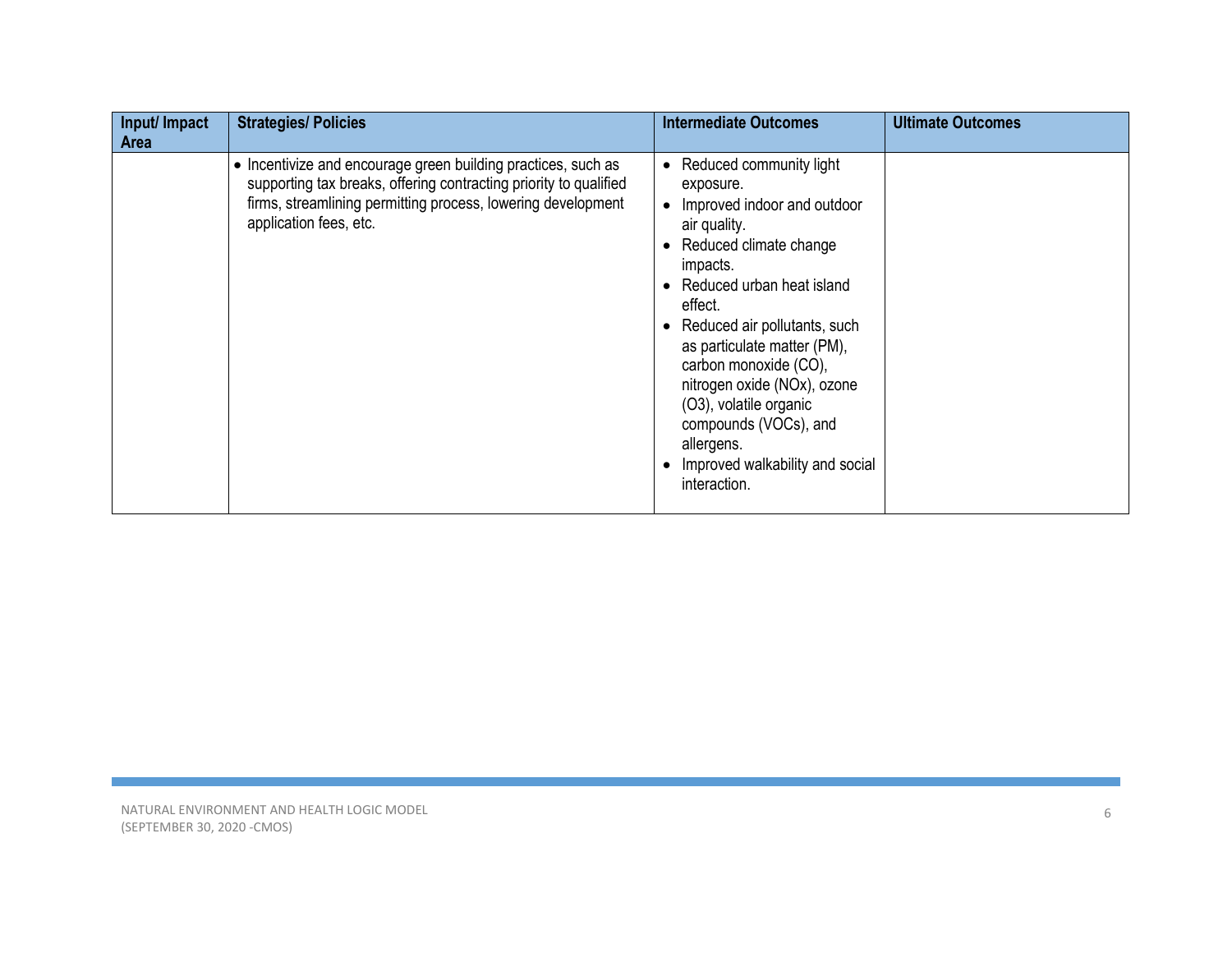| Input/ Impact<br><b>Area</b>                                                        | <b>Strategies/ Policies</b>                                                                                                                                                                                                                                                                                                                                                                                                                                                                                                                                                                                                                                                                                                     | <b>Intermediate Outcomes</b>                                                                                                                                                                                                                                                                                                                                                                    | <b>Ultimate Outcomes</b>                                                                                                                                                                                                                                                                                                                                                                                                                                       |
|-------------------------------------------------------------------------------------|---------------------------------------------------------------------------------------------------------------------------------------------------------------------------------------------------------------------------------------------------------------------------------------------------------------------------------------------------------------------------------------------------------------------------------------------------------------------------------------------------------------------------------------------------------------------------------------------------------------------------------------------------------------------------------------------------------------------------------|-------------------------------------------------------------------------------------------------------------------------------------------------------------------------------------------------------------------------------------------------------------------------------------------------------------------------------------------------------------------------------------------------|----------------------------------------------------------------------------------------------------------------------------------------------------------------------------------------------------------------------------------------------------------------------------------------------------------------------------------------------------------------------------------------------------------------------------------------------------------------|
| Climate<br>Change, Rising<br>Sea Water and<br><b>Natural</b><br><b>Disasters</b>    | • Integrate natural hazards into comprehensive plansix.<br>• Adopt a Hazard Mitigation Plan consistent and coordinated with<br>King County or Pierce County Hazard Mitigation Plans.<br>• Adopt climate change adaptation <sup>x</sup> and sustainability policies in<br>the Comprehensive Plan.<br>• Adopt and implement a climate action plan and strategies that<br>emphasize and address equity implications of risk.<br>• Collaborate with the local health department to develop an<br>emergency preparedness/management plan.<br>• Develop plans to relocate essential services away from 500-<br>year flood plain.<br>• Participate in the National Flood Insurance Program <sup>xi</sup> (adopt<br>FEMA requirements). | • Reduced climate change<br>impacts, particularly on<br>vulnerable populations.<br>Reduced air pollution caused<br>by greenhouse gases (GHGs),<br>etc.<br>Reduced extreme weather<br>events.<br>Reduced vector-borne<br>diseases by fleas, ticks, and<br>mosquitoes.<br>Reduced energy and water<br>consumption for residential,<br>commercial, and industrial<br>uses.<br>• Reduced mortality. | • Reduced health disparities<br>caused by climate change.<br>Improved environmental justice.<br>Increased environmental capital.<br>Increased community resilience<br>and social capital.<br>Reduced disruption of essential<br>safety, health, and infrastructure<br>services.<br>Increased neighborhood livability<br>$\bullet$<br>and quality of life.<br>Increased safety.<br>Reduced respiratory diseases.<br>Improved overall health and well-<br>being. |
| Crime<br>Prevention<br>Through<br>Environmental<br>Design <sup>xii</sup><br>(CPTED) | • Employ the use of CPTED principles in the zoning code (e.g.<br>zoning development standards, outdoor lighting, trees,<br>landscaping).<br>• Identify places for CPTED prioritization, investment, based on<br>spatial and crime data.                                                                                                                                                                                                                                                                                                                                                                                                                                                                                         | Reduced crime and fear.<br>Increased perception of safety.<br>Increased public access to<br>open space area.<br>Increased walkability and<br>$\bullet$<br>social interaction.<br>Increased usage of open<br>space.<br>Increased sense of place and<br>ownership of open space.                                                                                                                  | • Improved neighborhood safety.<br>Reduced crime and injuries.<br>Increased neighborhood livability<br>and quality of life.<br>Improved overall health and well-<br>$\bullet$<br>being.                                                                                                                                                                                                                                                                        |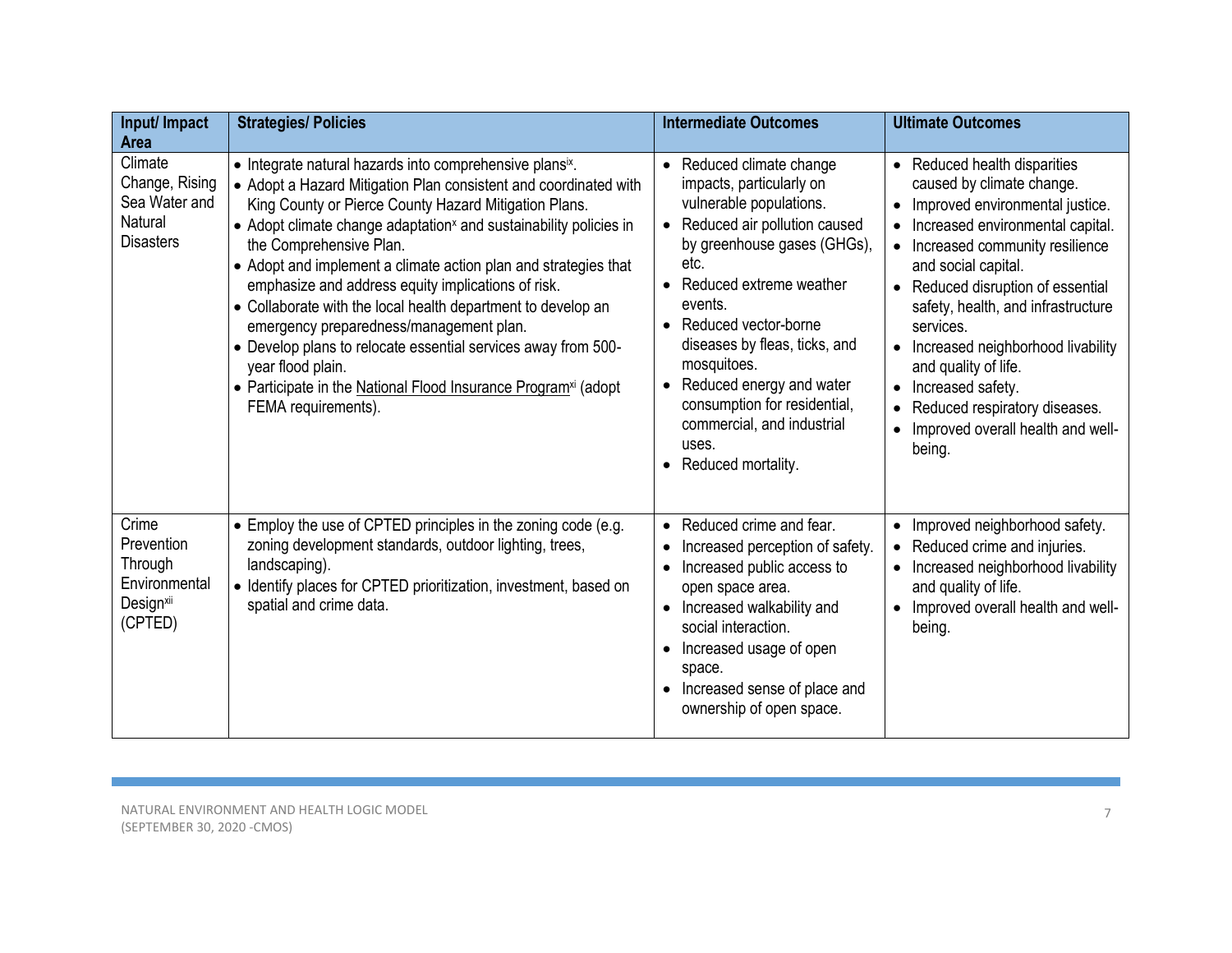| Input/ Impact<br><b>Area</b>                       | <b>Strategies/ Policies</b>                                                                                                                                                                                                                                                                                                                                              | <b>Intermediate Outcomes</b> | <b>Ultimate Outcomes</b>                                                                                                                       |
|----------------------------------------------------|--------------------------------------------------------------------------------------------------------------------------------------------------------------------------------------------------------------------------------------------------------------------------------------------------------------------------------------------------------------------------|------------------------------|------------------------------------------------------------------------------------------------------------------------------------------------|
| Sustainable<br>Development<br><b>Best Practice</b> | ● Adopt "Smart Growth" principles <sup>xiii</sup> to support triple-bottom line<br>of sustainable development.<br>$\bullet$ Consider project and non-project impacts on people, prosperity<br>and planet.<br><b>.</b> Consider health impacts on vulnerable populations.<br>• Encourage appropriate mitigation to address impacts during<br>SEPA and/or NEPA processxiv. | Reduced health disparities.  | Improved balance among the<br>three pillars of sustainable<br>development-people, prosperity<br>and planet.<br>Improved environmental justice. |

### **Research Evidence**

### **Natural Environment in General**

American Public Health Association Policy Number 20137. Nov 5, 2013. "Improving Health and Wellness through Access to Nature." Accessed April 15, 2020. [https://www.apha.org/policies-and-advocacy/public-health-policy-statements/policy-database/2014/07/08/09/18/improving-health-and-wellness-through-access-to](https://www.apha.org/policies-and-advocacy/public-health-policy-statements/policy-database/2014/07/08/09/18/improving-health-and-wellness-through-access-to-nature)[nature.](https://www.apha.org/policies-and-advocacy/public-health-policy-statements/policy-database/2014/07/08/09/18/improving-health-and-wellness-through-access-to-nature)

American Society of Landscape Architects. "Professional Practice: Health Benefits of Nature." Accessed April 15, 2020. [https://www.asla.org/healthbenefitsofnature.aspx.](https://www.asla.org/healthbenefitsofnature.aspx)

Berman, Marc G., John Jonides, and Stephen Kaplan. 2008. "The Cognitive Benefits of Interacting with Nature." *Psychological Science* 19, no. 12: 1207-12. https://doi.or[g/10.1111/j.1467-9280.2008.02225.x.](https://doi.org/10.1111/j.1467-9280.2008.02225.x) 

Dannenburg, Andrew L., Howard Frumkin, and Richard J. Jackson, ed. 2011. *Making Healthy Places: Designing and Building for Health, Well-Being, and Sustainability.* Washington, DC: Island Press. [https://www.researchgate.net/publication/261215792\\_Making\\_Healthy\\_Places\\_Designing\\_and\\_Building\\_for\\_Health\\_Well-](https://www.researchgate.net/publication/261215792_Making_Healthy_Places_Designing_and_Building_for_Health_Well-Being_and_Sustainability_by_Andrew_L_Dannenberg_Howard_Frumkin_and_Richard_J_Jackson)[Being\\_and\\_Sustainability\\_by\\_Andrew\\_L\\_Dannenberg\\_Howard\\_Frumkin\\_and\\_Richard\\_J\\_Jackson.](https://www.researchgate.net/publication/261215792_Making_Healthy_Places_Designing_and_Building_for_Health_Well-Being_and_Sustainability_by_Andrew_L_Dannenberg_Howard_Frumkin_and_Richard_J_Jackson)

Kaplan, Stephen.1995. "The Restorative Benefits of Nature: Toward an Integrative Framework." *Journal of Environmental Psychology* 15: 169-182. [https://doi.org/10.1016/0272-4944\(95\)90001-2.](https://doi.org/10.1016/0272-4944(95)90001-2)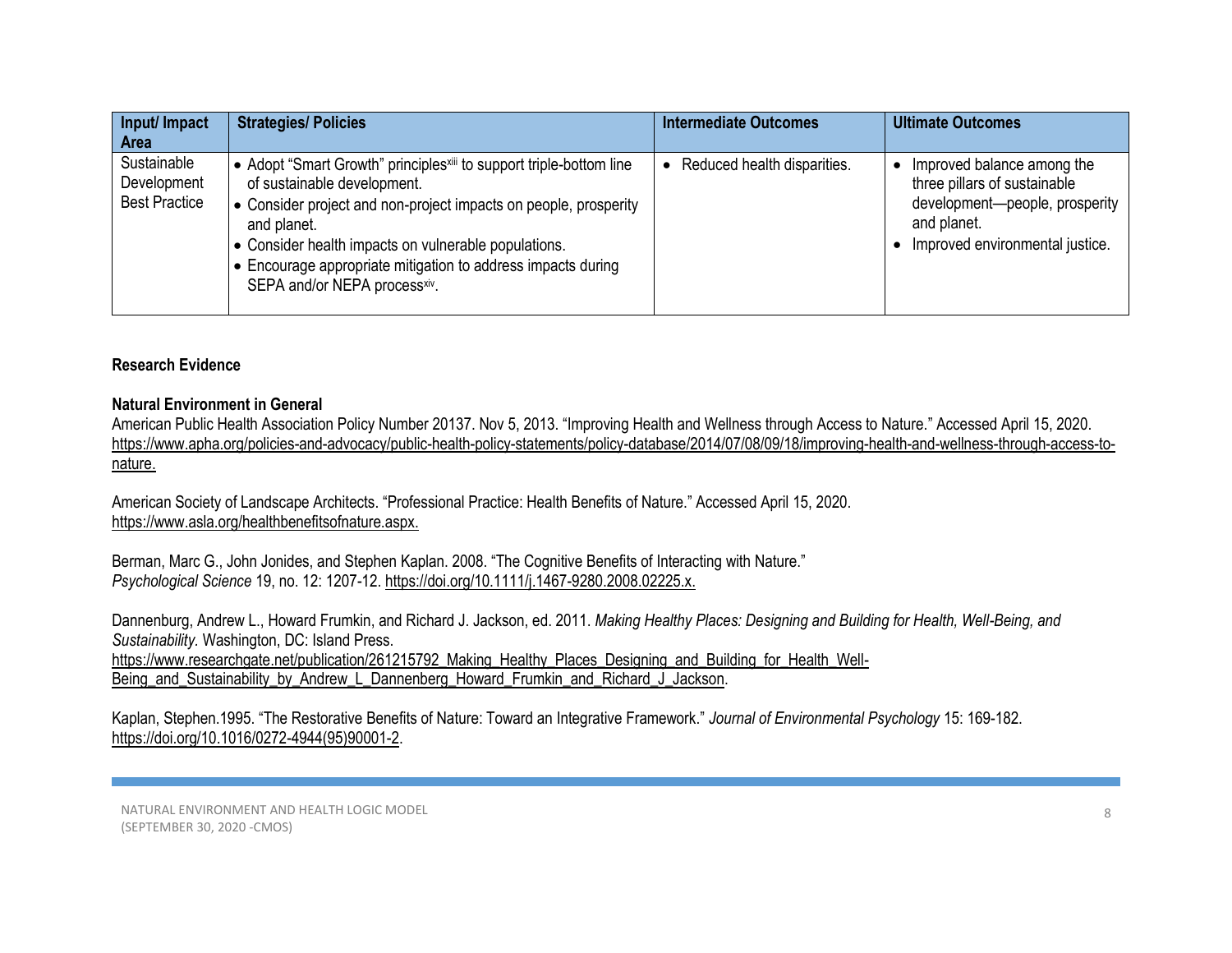Knopf, R. C. 1987. "Human Behavior, Cognition, and Affect in the Natural Environment." In D. Stokols and I. Altman (eds.), *Handbook of Environmental Psychology.* 1: 783-825. NY: John Wiley & Sons.

[Maas, Jo](https://www.ncbi.nlm.nih.gov/pubmed/?term=Maas%20J%5BAuthor%5D&cauthor=true&cauthor_uid=16790830)landa, R. A. [Verheij,](https://www.ncbi.nlm.nih.gov/pubmed/?term=Verheij%20RA%5BAuthor%5D&cauthor=true&cauthor_uid=16790830) P. P. [Groenewegen,](https://www.ncbi.nlm.nih.gov/pubmed/?term=Groenewegen%20PP%5BAuthor%5D&cauthor=true&cauthor_uid=16790830) S. [de Vries ,](https://www.ncbi.nlm.nih.gov/pubmed/?term=de%20Vries%20S%5BAuthor%5D&cauthor=true&cauthor_uid=16790830) P. [Spreeuwenberg](https://www.ncbi.nlm.nih.gov/pubmed/?term=Spreeuwenberg%20P%5BAuthor%5D&cauthor=true&cauthor_uid=16790830). 2006. "Green space, Urbanity, and Health: How Strong Is the Relation?" *Journal of Epidemiology and Community Health* 60, no. 7: 587-92. [https://jech.bmj.com/content/60/7/587.](https://jech.bmj.com/content/60/7/587)

**Air**

Gordian, Mary Ellen, Sebastien Haneuse, and Jonathan Wakefield. 2005. "An Investigation of the Association between Traffic Exposure and the Diagnosis of Asthma in Children". *Journal of Exposure Science* and *[Environmental Epidemiology](http://www.google.com/url?sa=t&rct=j&q=j%20expos%20sci%20environ%20epidemiol%2C&source=web&cd=1&cad=rja&ved=0CC8QFjAA&url=http%3A%2F%2Fwww.nature.com%2Fjes%2F&ei=IQyyUc2TIsmsiQLAmIDADA&usg=AFQjCNFG1tX9y8qBB2Dbg6-C2oV-LpV3dg&bvm=bv.47534661,d.cGE)* 16, no. 1: 49‐55. https://doi.org[/10.1038/sj.jea.7500436.](https://doi.org/10.1038/sj.jea.7500436) 

Haley, Valeria B., Thomas O. Talbot, and Henry D. Felton. 2009. "Surveillance of the Short-term Impact of Fine Particle Air Pollution on Cardiovascular Disease Hospitalizations in New York State". *Environmental Health: A Global Access Science Source* 8: 42‐51. https://doi.or[g/10.1186/1476-069X-8-42.](https://doi.org/10.1186/1476-069x-8-42) 

Hendryx, Michael, Evan Fedorko, and Joel Halverson. 2010. "Pollution Sources and Mortality Rates Across Rural‐Urban Areas in the United States". *The Journal of Rural Health* 26, no. 4: 383‐391. https://doi.or[g/10.1111/j.1748-0361.2010.00305.x.](https://doi.org/10.1111/j.1748-0361.2010.00305.x)

Kim, Janice J., Karen Huen, Sara Adams, Svetlana Smorodinsky, Abby Hoats, Brian Malig, Michael Lipsett, Bart Ostro. 2008. "Residential Traffic and Children's Respiratory Health". *Environmental Health Perspectives* 116, no. 9: 1274‐1279. https://doi.or[g/10.1289/ehp.10735.](https://doi.org/10.1289/ehp.10735)

Laden, Francine, Joel Schwartz, Frank E. Speizer, and Douglas W. Dockery. 2006. "Reduction in Fine Particulate Air Pollution and Mortality: Extended Follow‐up of the Harvard Six Cities Study". *American Journal [of Respiratory and Critical](http://www.google.com/url?sa=t&rct=j&q=am.%20j.%20respir.%20crit.%20care%20med&source=web&cd=1&cad=rja&ved=0CC4QFjAA&url=http%3A%2F%2Fwww.atsjournals.org%2Fjournal%2Fajrccm&ei=OQ2yUcKVHYW9iwLqxIDADw&usg=AFQjCNFwX1K917BaCdOGGLrM3ddFGdhomQ&bvm=bv.47534661,d.cGE) Care Medicine* 173, no. 6: 667‐672. https://doi.or[g/10.1164/rccm.200503-443OC.](https://dx.doi.org/10.1164%2Frccm.200503-443OC)

McConnell, Rob, Talat Islam, Ketan Shankardass, Michael Jerrett, Fred Lurmann, Frank Gilliland, Jim Gauderman, Ed Avol, Nino Künzli, Ling Yao, John Peters, and Kiros Berhane. 2010. "Childhood Incident Asthma and Traffic‐Related Air Pollution at Home and School". *Environmental Health Perspectives* 118, no. 7: 1021‐1026. https://doi.org[/10.1289/ehp.0901232.](https://doi.org/10.1289/ehp.0901232) 

Meng, Ying‐Ying, Michelle Wilhelm, Rudolph P. Rull, Paul English, Sheila Nathan and Beate Ritz. 2008. "Are Frequent Asthma Symptoms Among Low‐Income Individuals Related to Heavy Traffic Near Homes, Vulnerabilities, or Both?" *Annals of Epidemiology* 18, no. 5: 343‐350. [https://doi.org/10.1016/j.annepidem.2008.01.006.](https://doi.org/10.1016/j.annepidem.2008.01.006)

U.S. Environmental Protection Agency. "Healthy Heart Toolkit: Resources for Health Professionals: What is the link between Air Pollution and Cardiovascular Effects?" Accessed April 16, 2020. [https://www.epa.gov/air-research/healthy-heart-toolkit-resources-health-professionals#effects.](https://www.epa.gov/air-research/healthy-heart-toolkit-resources-health-professionals#effects)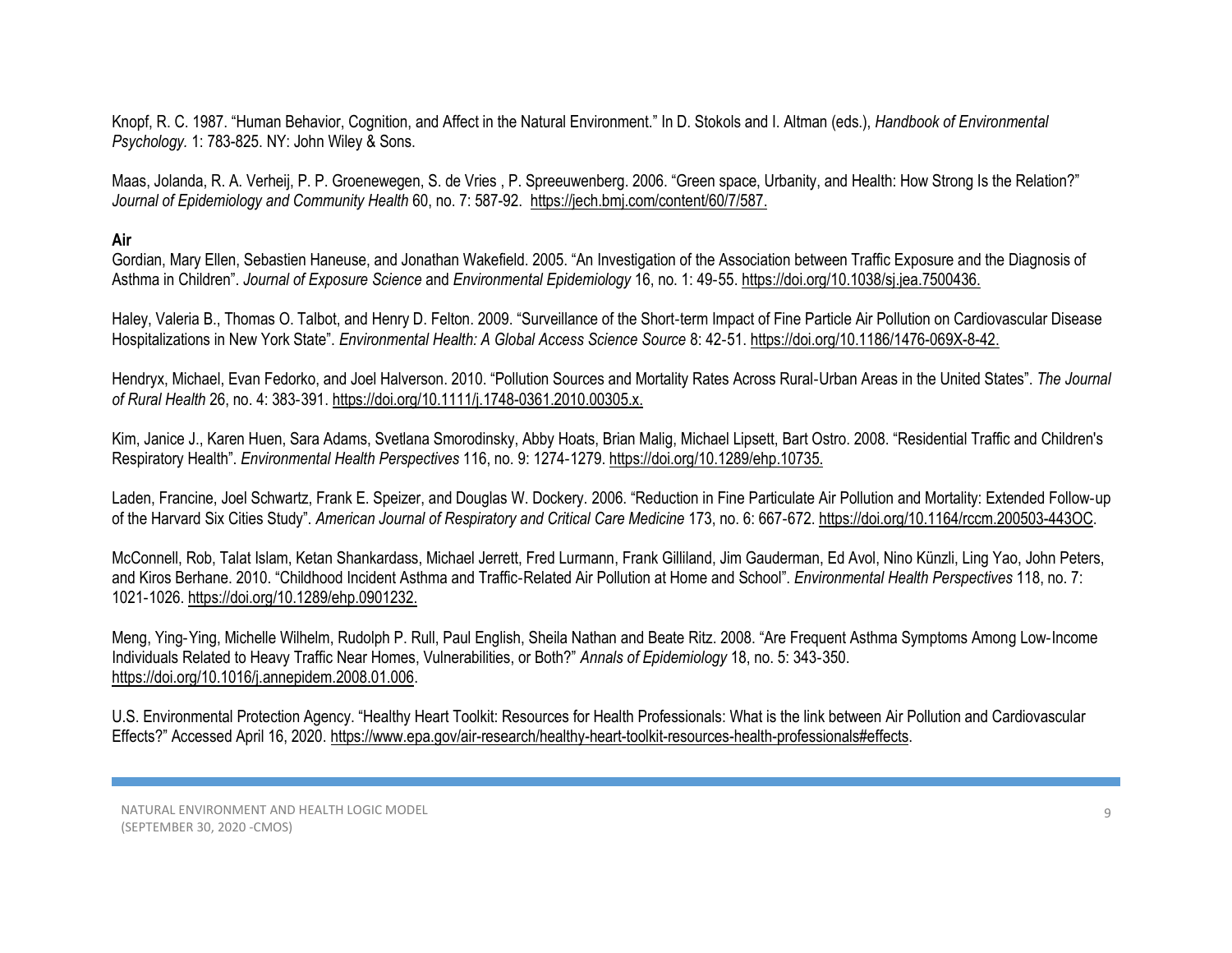Zanobetti, Antonella, Meredith Franklin, Petros Koutrakis, and Joel Schwartz. 2009. "Fine Particulate Air Pollution and Its Components in Association with Cause‐ specific Emergency Admissions". *Environmental Health: A Global Access Science Source* 8: 58‐69. https://doi.or[g/10.1186/1476-069X-8-58.](https://doi.org/10.1186/1476-069x-8-58)

### **Drinking Water**

Aschengrau, Ann, Janice Weinberg, Sarah Rogers, Lisa Gallagher, Michael Winter, Veronica Vieira, Thomas Webster, and David Ozonoff. (2008). "Prenatal exposure to tetrachloroethylene‐contaminated drinking water and the risk of adverse birth outcomes". *Environmental Health Perspectives* 116, no. 6: 814‐820. https://doi.org[/10.1289/ehp.10414.](https://doi.org/10.1289/ehp.10414)

Gorelick, M. H., McLellan, S. L., Wagner, D., & Klein, J. 2011. "Water Use and Acute Diarrheal Illness in Children in a United States Metropolitan Area". *Epidemiology and Infection* 139, no. 2: 295‐301. https://doi.org[/10.1017/S0950268810000828.](https://doi.org/10.1017/s0950268810000828) 

Uejio, Christopher K., Steven H Yale, Kristen Malecki, Mark A Borchardt, Henry A Anderson, and Jonathan A Patz. 2014. "Drinking Water Systems, Hydrology, and Childhood Gastrointestinal Illness in Central and Northern Wisconsin." *American Journal of Public Health* 104, no. 4: 639-46. https://doi.org[/10.2105/AJPH.2013.301659.](https://doi.org/10.2105/ajph.2013.301659) 

### **Stormwater and Low Impact Development**

Bedan, Erik S. and John C. Clausen. 2009. "Stormwater Runoff Quality and Quantity from Traditional and Low Impact Development Watersheds." *Journal of the American Water Resources Association* 45, no. 4: 998-1008[. https://doi.org/10.1111/j.1752-1688.2009.00342.x.](https://doi.org/10.1111/j.1752-1688.2009.00342.x)

Gaffield, Stephen J., Robert L. Goo, Lynn A. Richards, and Richard J. Jackson. 2003. "Public Health Effects of Inadequately Managed Stormwater Runoff." *American Journal of Public Health* 93, no. 9: 1527–1533. https://doi.org[/10.2105/ajph.93.9.1527.](https://dx.doi.org/10.2105%2Fajph.93.9.1527)

McIntyre, Jenifer K., Jessica I. Lundin, James R. Cameron, Michelle I. Chow, Jay W. Davis, John P. Incardona, and Nathaniel L. Scholz. 2018. "Interspecies Variation in the Susceptibility of Adult Pacific Salmon to Toxic Urban Stormwater Runoff." *Environmental Pollution* 238: 196-203. [https://doi.org/10.1016/j.envpol.2018.03.012.](https://doi.org/10.1016/j.envpol.2018.03.012)

Qin, Hua-peng, Zhuo-xi Li, and Guangtao Fu. 2013. "The Effects of Low Impact Development on Urban Flooding under Different Rainfall Characteristics." *Journal of Environmental Management* 129, no. 15: 577-585[. https://doi.org/10.1016/j.jenvman.2013.08.026.](https://doi.org/10.1016/j.jenvman.2013.08.026)

Tzoulasa, Konstantinos, Kalevi Korpelab, Stephen Vennc, Vesa Yli-Pelkonenc, Aleksandra Ka ́zmierczaka, Jari Niemelac, and Philip James. 2007. "Promoting Ecosystem and Human Health in Urban Areas Using Green Infrastructure: A Literature Review." *Landscape and Urban Planning* 81:167–178. [http://ggi.dcp.ufl.edu/\\_library/reference/Promoting%20ecosystem.pdf.](http://ggi.dcp.ufl.edu/_library/reference/Promoting%20ecosystem.pdf)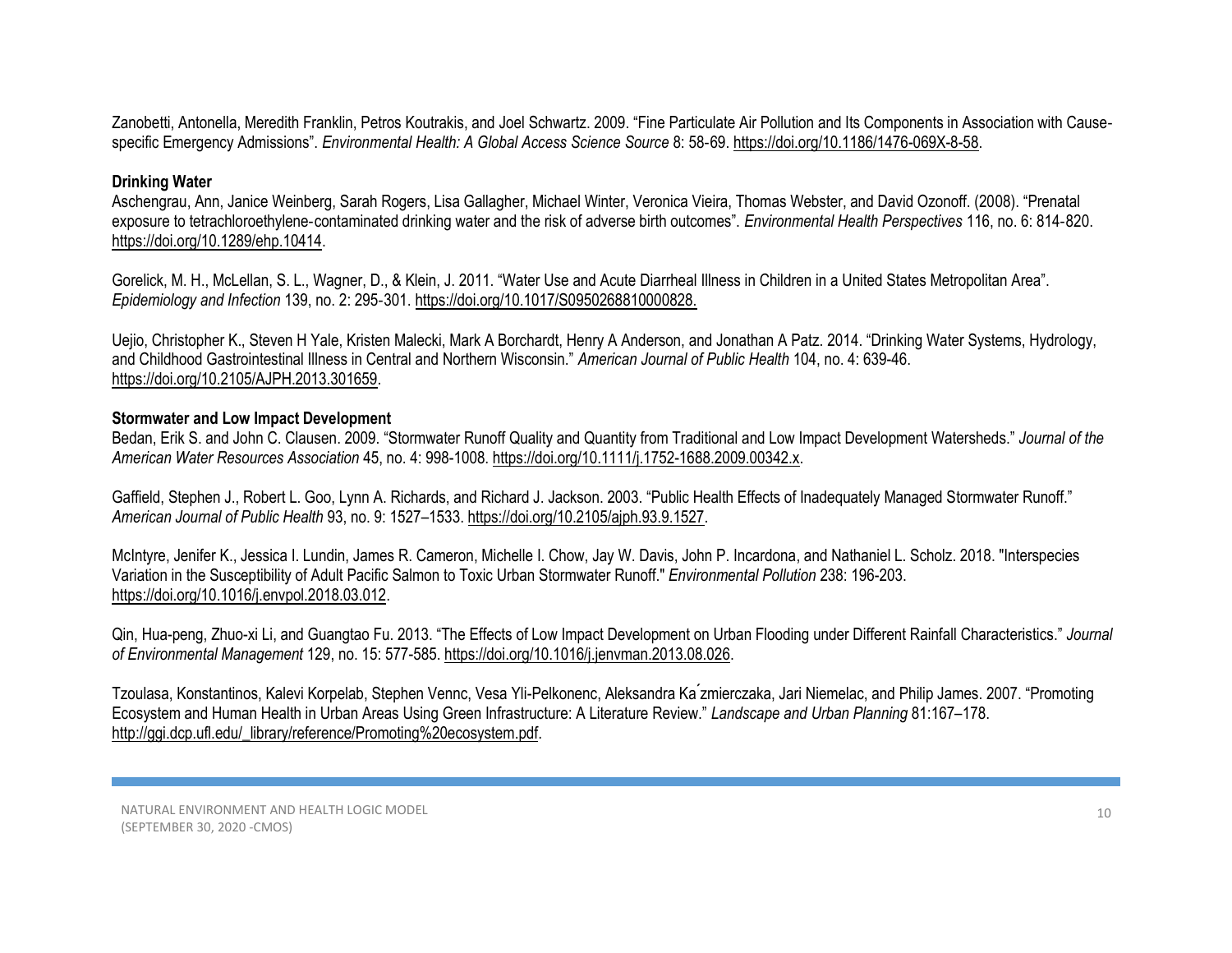### **Environmentally Sensitive and Natural Resources Lands**

Fuller, Richard, Katherine N. Irvine, Patrick Devine-Wright, Philip H. Warren and Kevin J. Gaston. 2007. "Psychological Benefits of Greenspace Increase with Biodiversity." *Biology Letters* 3, no. 4[. https://royalsocietypublishing.org/doi/full/10.1098/rsbl.2007.0149.](https://royalsocietypublishing.org/doi/full/10.1098/rsbl.2007.0149)

Sandifer, Paul A.[, Ariana E.Sutton-Grier, and Bethney P.Ward](https://www.sciencedirect.com/science/article/pii/S2212041614001648#!). 2015. "Exploring Connections among Nature, Biodiversity, Ecosystem Services, and Human Health and Well-Being: Opportunities to Enhance Health and Biodiversity Conservation." *Ecosystem Services* 12: 1-15. [https://doi.org/10.1016/j.ecoser.2014.12.007.](https://doi.org/10.1016/j.ecoser.2014.12.007)

### **Green/Open Space and Trees**

Alaimo, Katherine, Thomas M. Reischl, and Julie O. Allen. 2010. "Community Gardening, Neighborhood Meetings, and Social Capital." *Journal of Community Psychology* 38, no. 4: 497-514. [https://doi.org/10.1002/jcop.20378.](https://doi.org/10.1002/jcop.20378)

Anderson, L.M., and H.K. Cordell. 1988. "Influence of Trees on Residential Property Values." *Landscape and Urban Planning* 15: 153-164. [https://www.fs.usda.gov/treesearch/pubs/26940.](https://www.fs.usda.gov/treesearch/pubs/26940)

[Basner,](https://www.ncbi.nlm.nih.gov/pubmed/?term=Basner%20M%5BAuthor%5D&cauthor=true&cauthor_uid=24183105) Mathias, Wolfgang Babisch, Adrian Davis, Mark Brink, Charlotte Clark, Sabine Janssen, and Stephen Stansfeld. 2014. "Auditory and Non-auditory Effects of Noise on Health." The *Lancet* 383, no. 9925:1325-32. [https://doi.org/10.1016/S0140-6736\(13\)61613-X.](https://doi.org/10.1016/S0140-6736(13)61613-X)

Coley, Rebekah L., Frances E. Kuo, and William C. Sullivan.1997. "Where Does Community Grow? The Social Context Created by Nature in Urban Public Housing." *Environment and Behavior* 29, no. 4: 468-494. [https://doi.org/10.1177/001391659702900402.](https://doi.org/10.1177/001391659702900402)

Crompton, John L. 2001. "The Impact of Parks on Property Values: A Review of the Empirical Evidence." *Journal of Leisure Research* 33, no. 1: 1-31. [https://doi.org/10.1080/00222216.2001.11949928.](https://doi.org/10.1080/00222216.2001.11949928)

New York State Department of Environmental Conservation. "Immerse Yourself in a Forest for Better Health." Accessed April 15, 2020. <https://www.dec.ny.gov/lands/90720.html.>

Sullivan, William C., Frances E. Kuo, and Stephen DePooter. 2004. "The Fruit of Urban Nature: Vital Neighborhood Spaces." *Environment and Behavior* 36, no. 5: 678-700. [https://doi.org/10.1177/0193841X04264945.](https://doi.org/10.1177%2F0193841X04264945)

Wolf, Kathleen L. 2007. "City Trees and Property Values." *Arborist News* 16, no. 4: 34-36[. https://www.naturewithin.info/Policy/Hedonics.pdf.](https://www.naturewithin.info/Policy/Hedonics.pdf)

Wolf, Kathleen L. 2008. "City Trees, Nature and Physical Activity: A Research Review." *Arborist News* 17, no. 1: 22-24. [https://www.naturewithin.info/CivicEco/ArbNews\\_PhysActvty.pdf.](https://www.naturewithin.info/CivicEco/ArbNews_PhysActvty.pdf)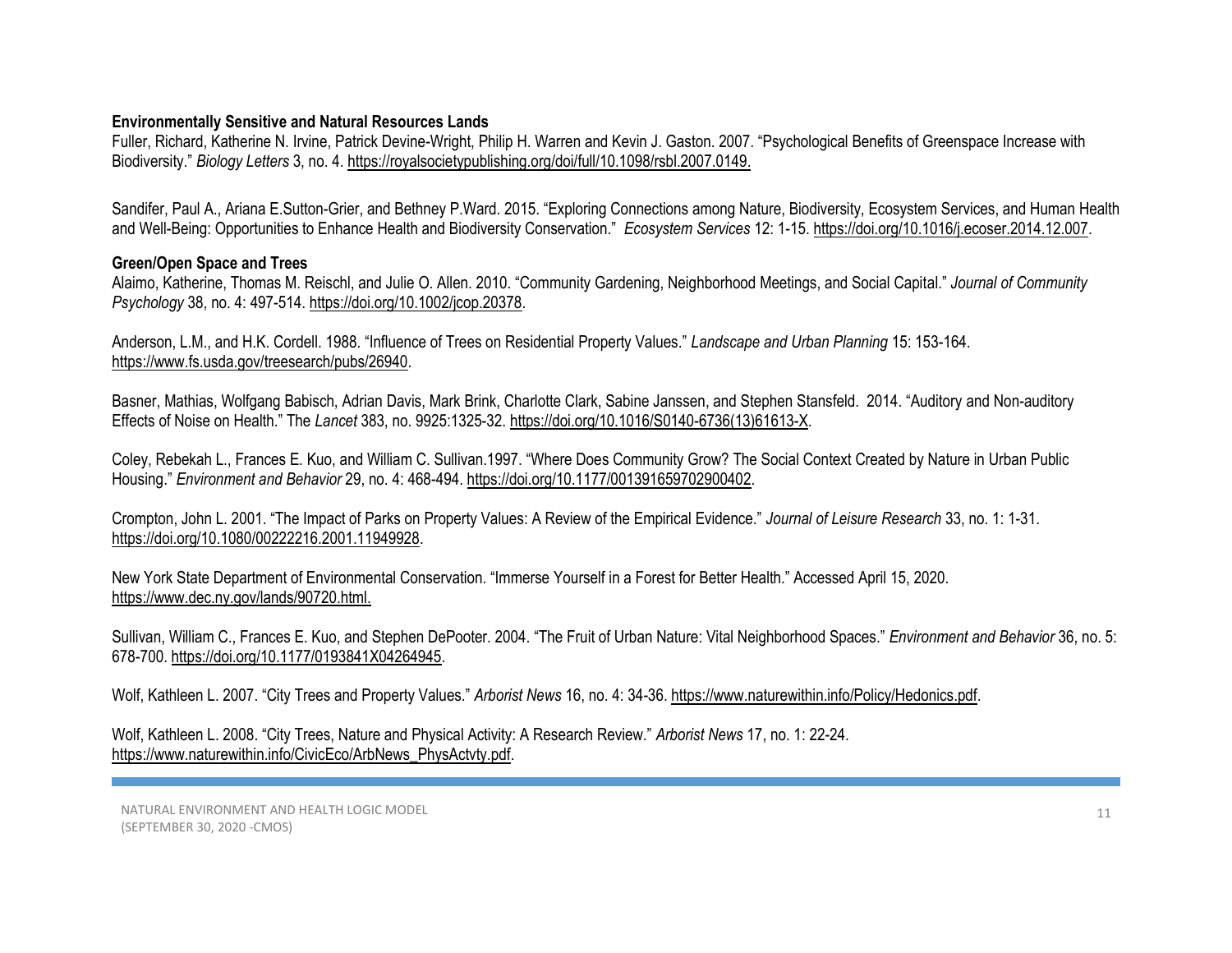# **Green Buildings, Green Site Design and Biophilic Design**

Allen, Joseph G., Piers MacNaughton, Jose Guillermo Cedeno Laurent, Skye S Flanigan, Erika Sita Eitland, and John D Spengler. 2015. "Green Buildings and Health." *Current Environmental Health Reports* 2, no. 3: 250-8. https://doi.org[/10.1007/s40572-015-0063-y.](https://doi.org/10.1007/s40572-015-0063-y) 

Beatley, Timothy. 2017. "Biophilic Cities and Healthy Societies." *Urban Planning* 2 no. 4: 1–4. [https://www.cogitatiopress.com/urbanplanning/article/download/1054/1054.](https://www.cogitatiopress.com/urbanplanning/article/download/1054/1054)

Green Building Alliance. "Importance of Green Building". Accessed June 8, 2020. [https://www.greenbuilt.org/about/importance-of-green-building/.](https://www.greenbuilt.org/about/importance-of-green-building/)

Heerwagon, Judith. 2009. "Biophilia, Health, and Well-being". *Gen. Tech Rep. NRS-P-39*. U.S. Department of Agriculture, Forest Service, Northern Research Station: 38-57. [https://www.nrs.fs.fed.us/pubs/gtr/gtr-nrs-p-39papers/04-heerwagen-p-39.pdf.](https://www.nrs.fs.fed.us/pubs/gtr/gtr-nrs-p-39papers/04-heerwagen-p-39.pdf)

Houghton, Adele, and Carlos Castillo-Salgado. 2017. "Health Co-Benefits of Green Building Design Strategies and Community Resilience to Urban Flooding: A Systematic Review of the Evidence." International Journal of Environmental Research and Public Health 14, no. 12: 1519. https://doi.org[/10.3390/ijerph14121519.](https://dx.doi.org/10.3390%2Fijerph14121519)

[Tähkämö,](https://www.tandfonline.com/author/T%C3%A4hk%C3%A4m%C3%B6%2C+Leena) Leena[, Timo Partonen,](https://www.tandfonline.com/author/Partonen%2C+Timo) an[d Anu-Katriina Pesonen](https://www.tandfonline.com/author/Pesonen%2C+Anu-Katriina). 2019. "Systematic Review of Light Exposure Impact on Human Circadian Rhythm." *Journal of Chronobiology International* 36, no. 2: 151-170. [https://www.tandfonline.com/doi/abs/10.1080/07420528.2018.1527773.](https://www.tandfonline.com/doi/abs/10.1080/07420528.2018.1527773)

Tidball, Keith G. 2012. "Urgent Biophilia: Human-nature Interactions and Biological Attractions in Disaster Resilience." *Ecology and Society* 17, no. 2: 5. [http://doi.org/10.5751/ES-04596-170205.](http://doi.org/10.5751/ES-04596-170205)

The American Medical Association (AMA) Council on Science and Public Health (CSAPH) Report 2-A-16. "Human and Environmental Effects of Light Emitting Diode (LED) Community Lighting." Illuminating Engineering Society. Accessed April 15, 2020[. https://www.ies.org/about-outreach/position-statements/ies-board](https://www.ies.org/about-outreach/position-statements/ies-board-position-on-ama-csaph-report-2-a-16-human-and-environmental-effects-of-light-emitting-diode-led-community-lighting)[position-on-ama-csaph-report-2-a-16-human-and-environmental-effects-of-light-emitting-diode-led-community-lighting.](https://www.ies.org/about-outreach/position-statements/ies-board-position-on-ama-csaph-report-2-a-16-human-and-environmental-effects-of-light-emitting-diode-led-community-lighting)

U.S. Green Building Council. "Benefits of Green Building." Accessed June 8, 2020. [https://www.usgbc.org/press/benefits-of-green-building.](https://www.usgbc.org/press/benefits-of-green-building)

Van der Berg, Agnes E., Jolanda Maas, Robert A. Verheij, and Peter P. Groenewegen. 2010. "Green Space as a Buffer between Stressful Life Events and Health." *Social Science & Medicine* 70: 1203–1210. [https://www.rug.nl/research/portal/files/2565130/2010-BergAEvd-GreenSpace.pdf.](https://www.rug.nl/research/portal/files/2565130/2010-BergAEvd-GreenSpace.pdf)

Whitehead, Tim, David Simmonds, and John Preston. 2006. "The Effect of Urban Quality Improvements on Economic Activity." *Journal of Environmental Management* 80, no. 1: 1-12. [https://doi.org/10.1016/j.jenvman.2005.01.029.](https://doi.org/10.1016/j.jenvman.2005.01.029)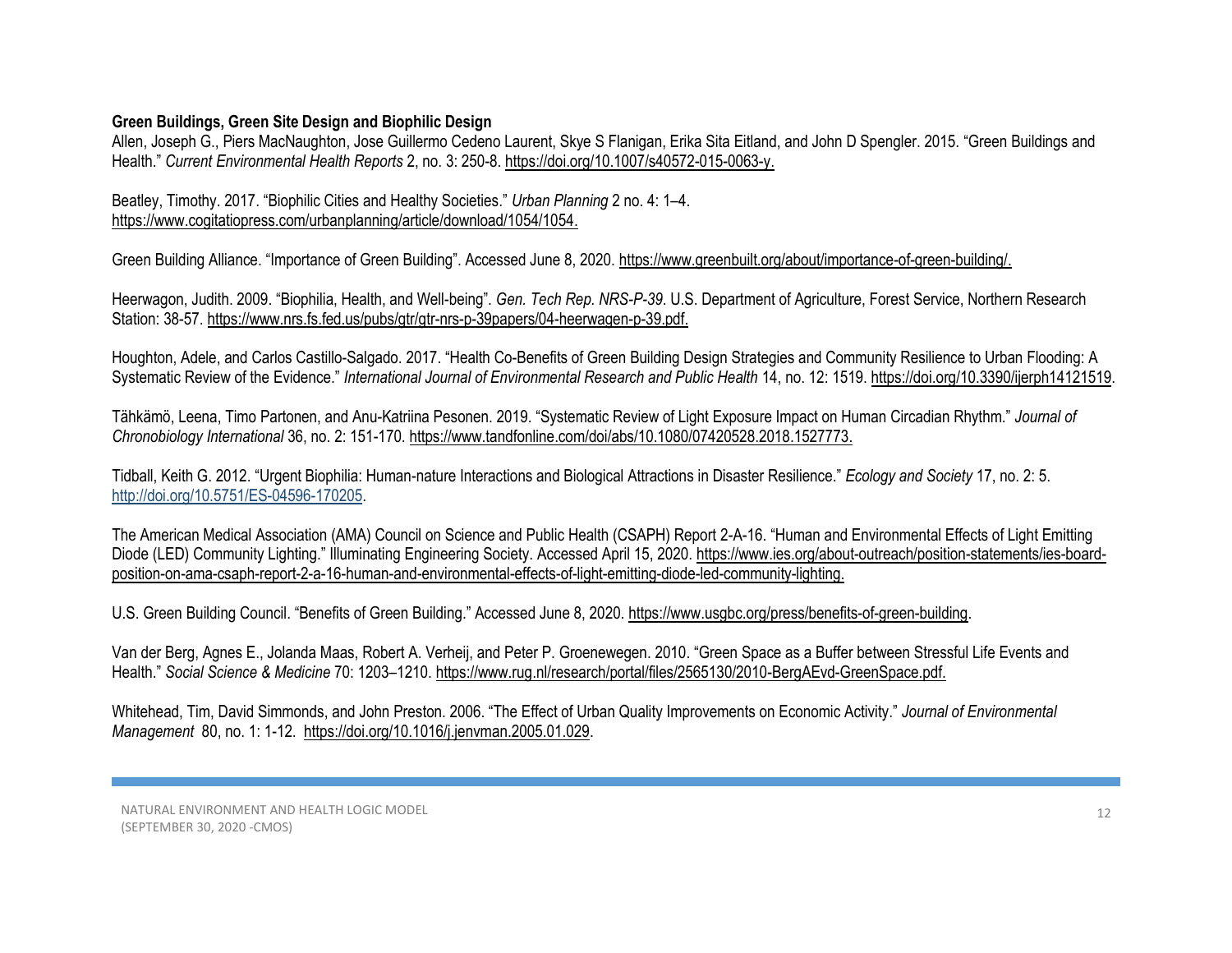# **Climate Change, Rising Sea Water and Natural Disasters**

Centers for Disease Control and Prevention: "[Climate Effects on Health.](https://www.tpchd.org/?splash=https%3a%2f%2fwww.cdc.gov%2fclimateandhealth%2feffects%2fdefault.htm&____isexternal=true) Accessed April 15, 2020. [https://www.cdc.gov/climateandhealth/effects/default.htm.](https://www.cdc.gov/climateandhealth/effects/default.htm)

City of Seattle. 2013. "Seattle Climate Action Plan". Accessed April 15, 2020. [https://www.seattle.gov/environment/climate-change/climate-planning/climate-action](https://www.seattle.gov/environment/climate-change/climate-planning/climate-action-plan)[plan.](https://www.seattle.gov/environment/climate-change/climate-planning/climate-action-plan)

King County. "Comprehensive Emergency Management Plan (CEMP)". 2018. Accessed April 15, 2020. [https://www.kingcounty.gov/depts/emergency](https://www.kingcounty.gov/depts/emergency-management/emergency-management-professionals/comprehensive-emergency-management-plan.aspx)[management/emergency-management-professionals/comprehensive-emergency-management-plan.aspx.](https://www.kingcounty.gov/depts/emergency-management/emergency-management-professionals/comprehensive-emergency-management-plan.aspx)

National Institute of Environmental Health. "Health Impacts: Climate and Human Health." Accessed April 15, 2020. [https://www.niehs.nih.gov/research/programs/geh/climatechange/health\\_impacts/index.cfm.](https://www.niehs.nih.gov/research/programs/geh/climatechange/health_impacts/index.cfm)

Tidball, Keith G. and Amy Goldenburg. 2010. "Greening in the Red Zone: Green Space and Disaster Resistance, Recovery and Resilience." *Anthropology News*. [https://www.academia.edu/1380207/Greening\\_in\\_the\\_Red\\_Zone\\_Green\\_Space\\_and\\_Disaster\\_Resistance\\_Recovery\\_and\\_Resilience.](https://www.academia.edu/1380207/Greening_in_the_Red_Zone_Green_Space_and_Disaster_Resistance_Recovery_and_Resilience)

University of Washington Climate Impact Group, King County, WA, and ICLEI-Local Governments for Sustainability. 2007. *Preparing for Climate Change: A Guidebook for Local, Regional, and State Governments.* [https://icleiusa.org/wp-content/uploads/2015/08/PreparingForClimateChange\\_Sept2007.pdf.](https://icleiusa.org/wp-content/uploads/2015/08/PreparingForClimateChange_Sept2007.pdf)

University of Washington (UW) Climate Impacts Group, UW Department of Environmental and Occupational Health Sciences, Front and Centered and Urban@UW. 2018. *An Unfair Share: Exploring the Disproportionate Risks from Climate Change Facing Washington State Communities*. A report prepared for Seattle Foundation. Seattle, WA: University of Washington.

[https://cig.uw.edu/news-and-events/publications/an-unfair-share-exploring-the-disproportionate-risks-from-climate-change-facing-washington-state-communities/.](https://cig.uw.edu/news-and-events/publications/an-unfair-share-exploring-the-disproportionate-risks-from-climate-change-facing-washington-state-communities/)

U.S. Global Change Research Program. "The Impacts of Climate Change on Human Health in the United States: A Scientific Assessment." Accessed April 15, 2020. [https://health2016.globalchange.gov/.](https://health2016.globalchange.gov/)

World Health Organization. "Climate Change and Health." Accessed April 15, 2020. [https://www.who.int/en/news-room/fact-sheets/detail/climate-change-and](https://www.who.int/en/news-room/fact-sheets/detail/climate-change-and-health)[health.](https://www.who.int/en/news-room/fact-sheets/detail/climate-change-and-health)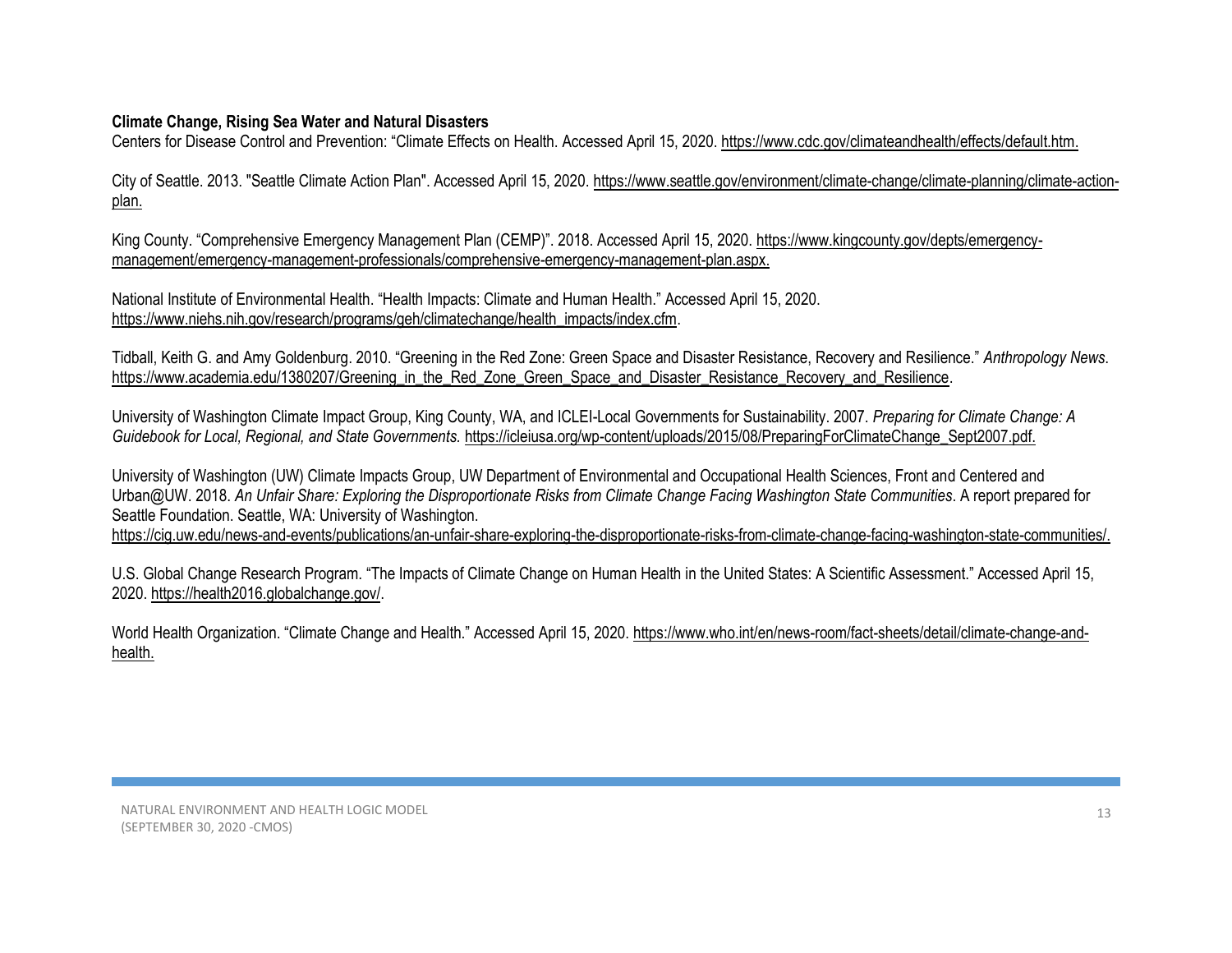## **Crime Prevention Through Environmental Design**

Donovan, Geoffrey H, and Jeffrey P. Prestemon. 2012. "The Effect of Trees on Crime in Portland, Oregon." *Environment and Behavior* 44, no.1: 3-30. [https://www.srs.fs.fed.us/pubs/ja/2012/ja\\_2012\\_donovan\\_001.pdf.](https://www.srs.fs.fed.us/pubs/ja/2012/ja_2012_donovan_001.pdf)

Kuo, Frances E., and William C. Sullivan. 2001. "Environment and Crime in the Inner City: Does Vegetation Reduce Crime?" *Environment and Behavior* 33, no. 3: 343-367. [https://doi.org/10.1177/0013916501333002.](https://doi.org/10.1177%2F0013916501333002)

Maas, Jolanda, P. Spreeuwenberg, M. Van Winsum-Westra, R. A. Verheij, S. de Vries, and P. P. Groenewegen. 2009. "Is Green Space in the Living Environment Associated with People's Feelings of Social Safety?" *Environment and Planning A* 41, 7:1763-1777[. https://doi.org/10.1068/a4196.](https://doi.org/10.1068%2Fa4196)

### **Sustainable Development Best Practice**

Pan American Health Organization and World Health Organization. 2013. *Health, Environment and Sustainable Development: Towards the Future We Want.*  Washington, DC: Pan American Health Organization[. https://www.paho.org/hq/dmdocuments/2013/seminario-rio-20-eng.pdf.](https://www.paho.org/hq/dmdocuments/2013/seminario-rio-20-eng.pdf)

von Schirnding, Yasmin. 2002. "Health and Sustainable Development: Can We Rise to the Challenge?" *The Lancet* 360, no. 9333: 632-637. [https://doi.org/10.1016/S0140-6736\(02\)09777-5.](https://doi.org/10.1016/S0140-6736(02)09777-5)

### **Endnotes**

<sup>i</sup> Washington State Department of Ecology. 2020. "Water Supply". Accessed April 15, 2020. [https://ecology.wa.gov/Water-Shorelines/Water-supply.](https://ecology.wa.gov/Water-Shorelines/Water-supply)

ii Washington State Department of Ecology. 2014. *Low Impact Development Code Update and Integration Toolkit.* Accessed April 15, 2020. <https://ecology.wa.gov/Regulations-Permits/Guidance-technical-assistance/Stormwater-permittee-guidance-resources/Low-Impact-Development-guidance>

iii Department of Ecology. "Stormwater Manuals". Accessed April 15, 2020. [https://ecology.wa.gov/Regulations-Permits/Guidance-technical](https://ecology.wa.gov/Regulations-Permits/Guidance-technical-assistance/Stormwater-permittee-guidance-resources/Stormwater-manuals)[assistance/Stormwater-permittee-guidance-resources/Stormwater-manuals.](https://ecology.wa.gov/Regulations-Permits/Guidance-technical-assistance/Stormwater-permittee-guidance-resources/Stormwater-manuals)

iv Puget Sound Partnership. The 2018-2022 Action Agenda for Puget Sound. Accessed August 28, 2020. https://pspwa.app.box.com/s/osxaeqq19fevxu5n3k8xnivtzkwol512.